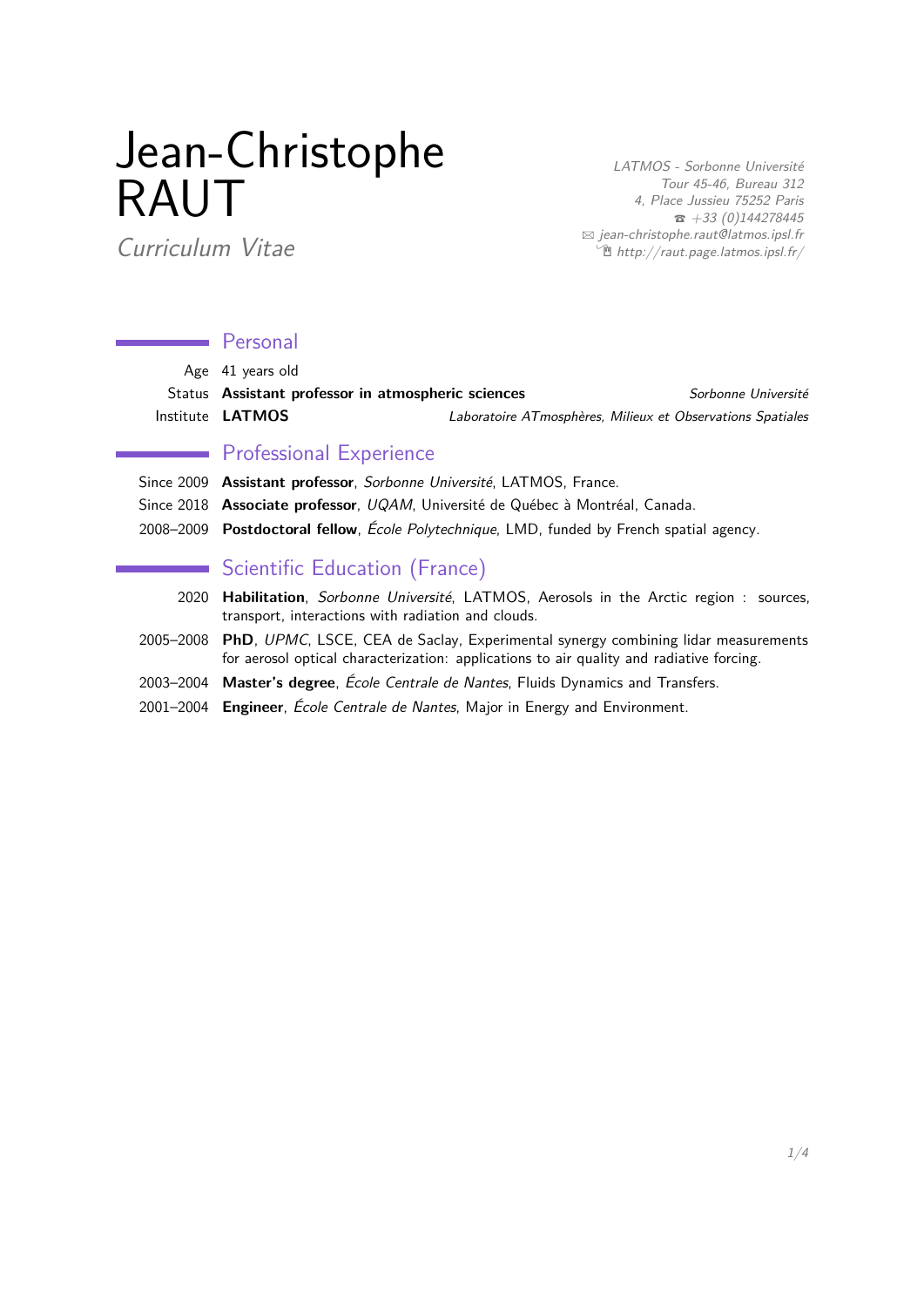## Scientific activities

#### Research interests

- <sup>o</sup> Atmospheric aerosol microphysics and optics
- **o** Aerosol-cloud interactions in the Arctic
- o Arctic boundary layer

## **Methods**

- { Online mesoscale chemistry-transport modeling (Polar WRF-Chem)
- **o** Active remote sensing (lidar)
- { Field campaigns : MAGENTA (2006), PARISFOG (2006-2007), CALIPSO validation (2007), EM25 (2009), MEGAPOLI (2009), ACCESS (2012), PARCS (2016), IMPECABL (2022-2023)

## Selected projects

- PI Émergence SU **IMPECABL** (2021–2023, 48 ke), Émergence Paris-Saclay **Arctic atmo**spheric pollution (2018, 6.1 k€), OVSQ **Pollution atmosphérique en Arctique** (2018, 4 k€), IDEX Paris-Saclay **ULM-PARCS** (2016, 70 k€)
- Co-PI, WP Chantier Arctique **PARCS** (2016–2018), ANR **CLIMSLIP** (2012–2014) leader
- Participant H2020 **CRiceS** (2021–2025), ANR **CASPA** (2021–2024), ONR & LEFE-IMAGO **THINICE/CYCLONICE** (2021–2024), LEFE-CHAT & IPEV **ALPACA** (2019–2022), CNES **EECLAT** (2018–2022), EQUIPEX **IAOOS** (2011–2022), ERA-Planet **iCUPE** (2017–2020), FP7 **ICE-ARC** (2015–2017), FP7 **ACCESS** (2012–2015), FP7 **ECLIPSE** (2012–2014)

## iResearch responsibilities

- Since 2022 **Member of the Atmosphere Working Group**, IASC (International Arctic Science Committee), <https://iasc.info/our-work/working-groups/atmosphere/members>.
- Since 2020 **Member of the Editorial Board**, Atmosphere, Remote Sensing.
- Since 2013 **PI of a project dedicated to numerical simulations on French national supercomputers**, Team of ∼ 10 people, Regional impact of atmospheric chemistry and aerosols on air quality and climate.
- Since 2014 **Steering committee member**, Regional climate and environments, IPSL, In charge of activities related to the Arctic region.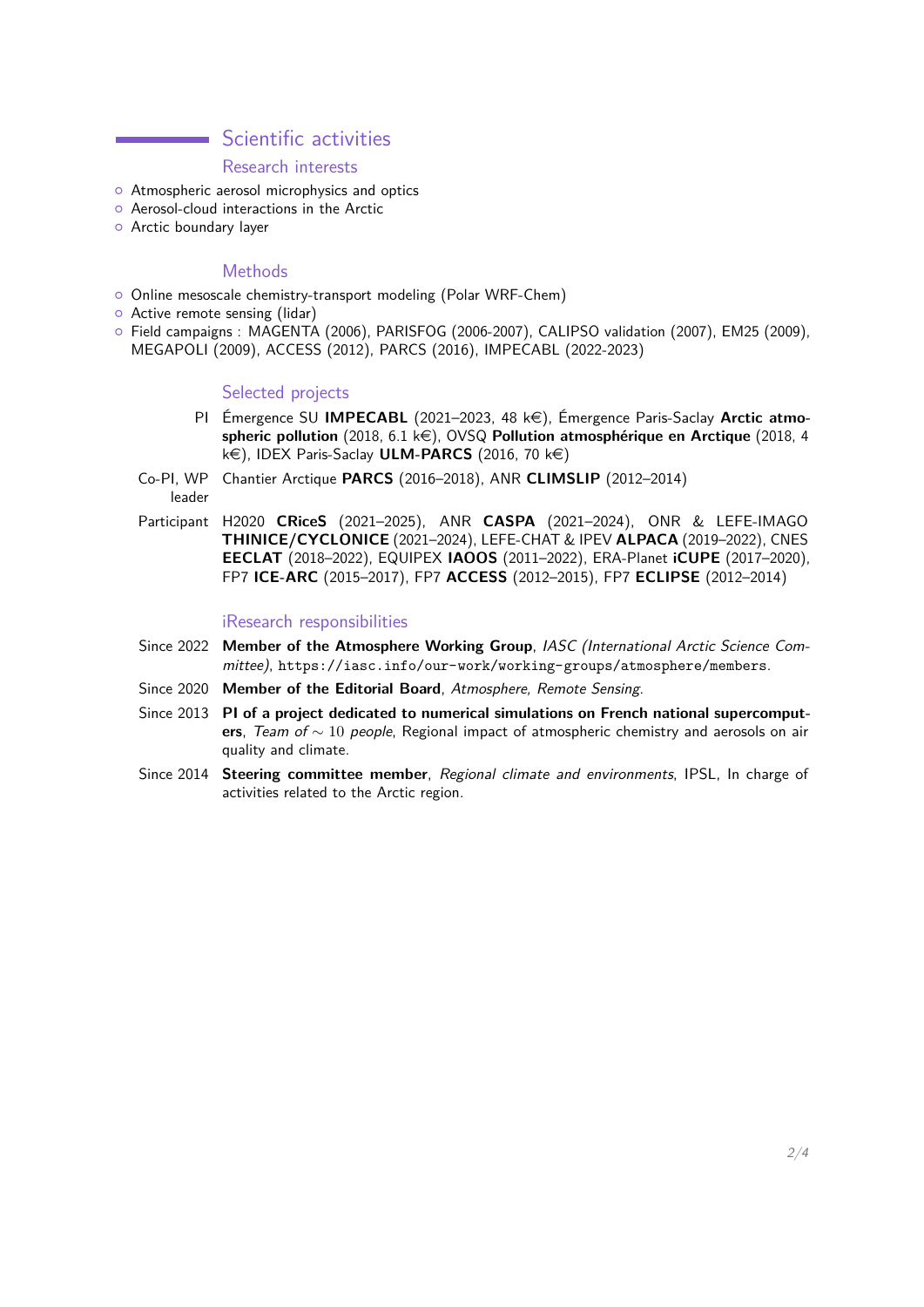## Teaching activities

## Current teaching activities ∼ 200 hours/year

- M2-MOCIS Clouds, precipitations and aerosols (~ 22 h)
- M2-SPE Energy, environment (∼ 10 h)

 $\mathcal{L}_{\mathcal{A}}$ 

- M1-MOCIS Radiative transfer and remote sensing  $({\sim} 22 \text{ h})$
- M1-SPE Numerical physics (∼ 70 h)
- BSc-Physics Physics of continuous matter (∼ 70 h)

#### Responsibilities in teaching

- Since 2019 **Head of master's degree program**, SPE, Environmental Science and Policy, Sorbonne Université-SciencesPo.
- Since 2018 **Elected member of Master Concil**, SDUEE, Sciences de l'Univers, Environnement, Écologie, Sorbonne Université.
- 2012–2019 **Head of master's degree program M1**, SPE, Environmental Science and Policy, Sorbonne Université-SciencesPo.
- 2011-2015 **Member of expert committee**, CNU 37, Sorbonne Université.

#### Advising

Bachelor Christelle Kadi (SU, 2010), Chloée de la Vega (SU, 2010), Mathilde Crabot (ENS-Ulm, students 2011)

- Master Lucien Blanc (ECP, 2010), Yvonnick Banchieri (ECP, 2010), Louis Marelle (SU, 2012),
- students Thomas Vernaudon (SU, 2014), Lilian Loyer (SU, 2017), Cécile Carton (SU, 2018), Lilian Loyer (SU, 2018), Olivier Lemoine (UQAM, 2018-2019), Julia Maillard (École des Ponts, 2019), Anderson Da Silva (2022)
- PhD students Louis Marelle (SU, 2016), Sétigui Keita (UQAM, 2022), Lilian Loyer (SU, 2022), Julia Maillard (SU, 2022)
	- Post-docs Jennie Thomas (Novembre 2010–Octobre 2013), Boris Quennehen (Janvier 2012–Juillet 2015), Yoann Long (Mars 2014–Décembre 2014), Paolo Tuccella (Octobre 2013–Février 2015), Nikos Daskalakis (Février 2015–Février 2017)